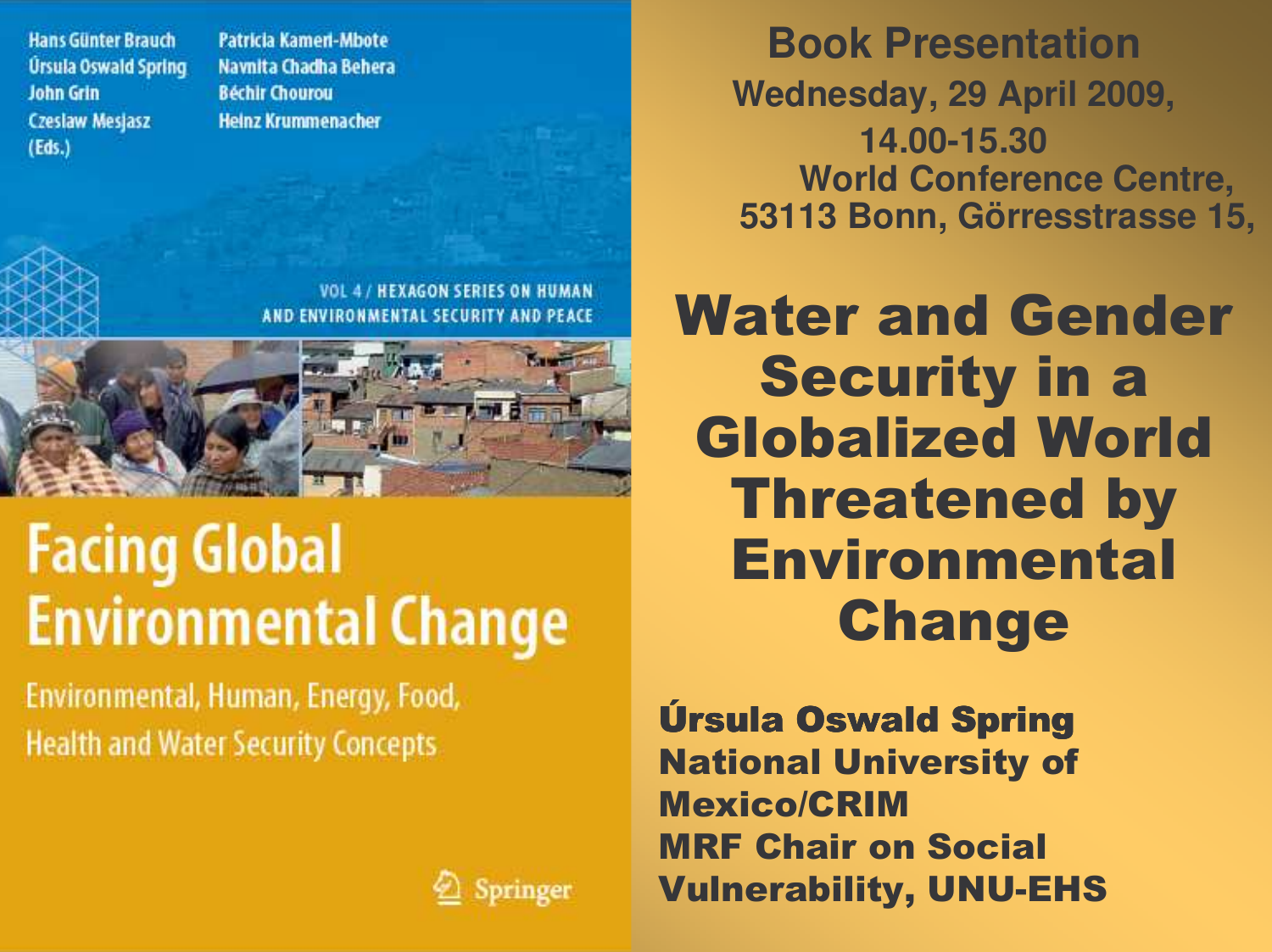1. Securitization of Global Change 2. HUGE: Widening and Deepening **Security 3. Obstacles: Social Vulnerability 4. Water Security Gender Security** 6. Conclusions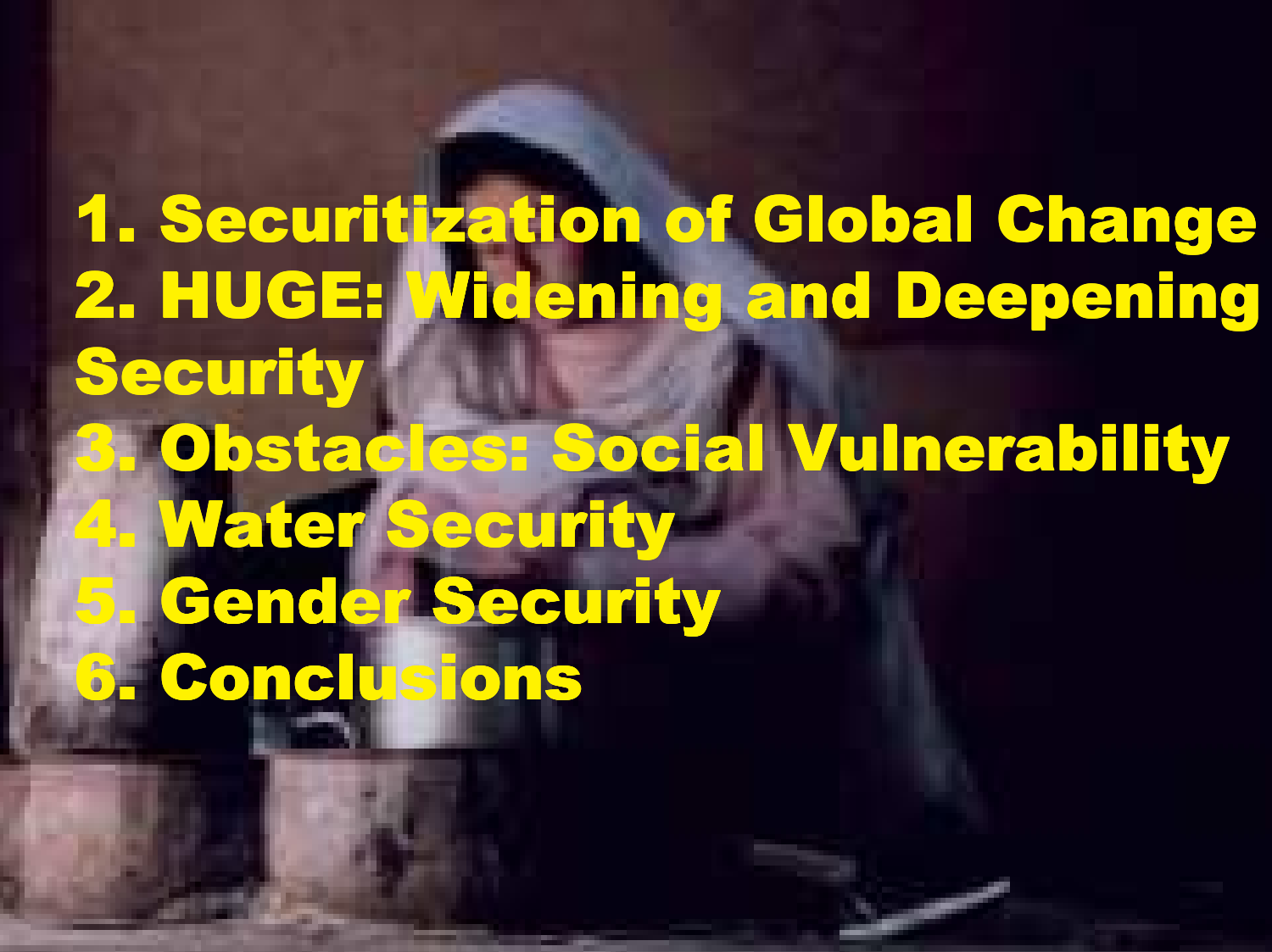# 1. Securitization of Global Change

- •Not necessary to define here what is security.
- Securitization: as an inter-subjective understanding is constructed through discursive & political processes to transform something into an existential threat that enables the use of exceptional measures to deal with the threat.
- Asking: Which security (determination); security of whom (reference object); security of what (values at risk); security from what of from whom (sources of threats)
- 'Referent object': that is threatened such as the state, survival, environment
- Values at risk: free-market values, identity, biodiversity
- $\bullet$ Sources of threats: globalization, state, GEC, patriarchy
- Securitizing actor 7**<sup>***n***</sup></del><b>:** who pointed to the existential threat (speech act) able to legitimize extraordinary measures
- $\bullet$ 8'Audience 7**<sup>***n***</sup><sub><b>n**</sub> containt **measures**
- $\bullet$ **What is the shift** from a normal political issue to a 'a matter of security'?
- · Source: Copenhagen School, Brauch et al. 2008, 2009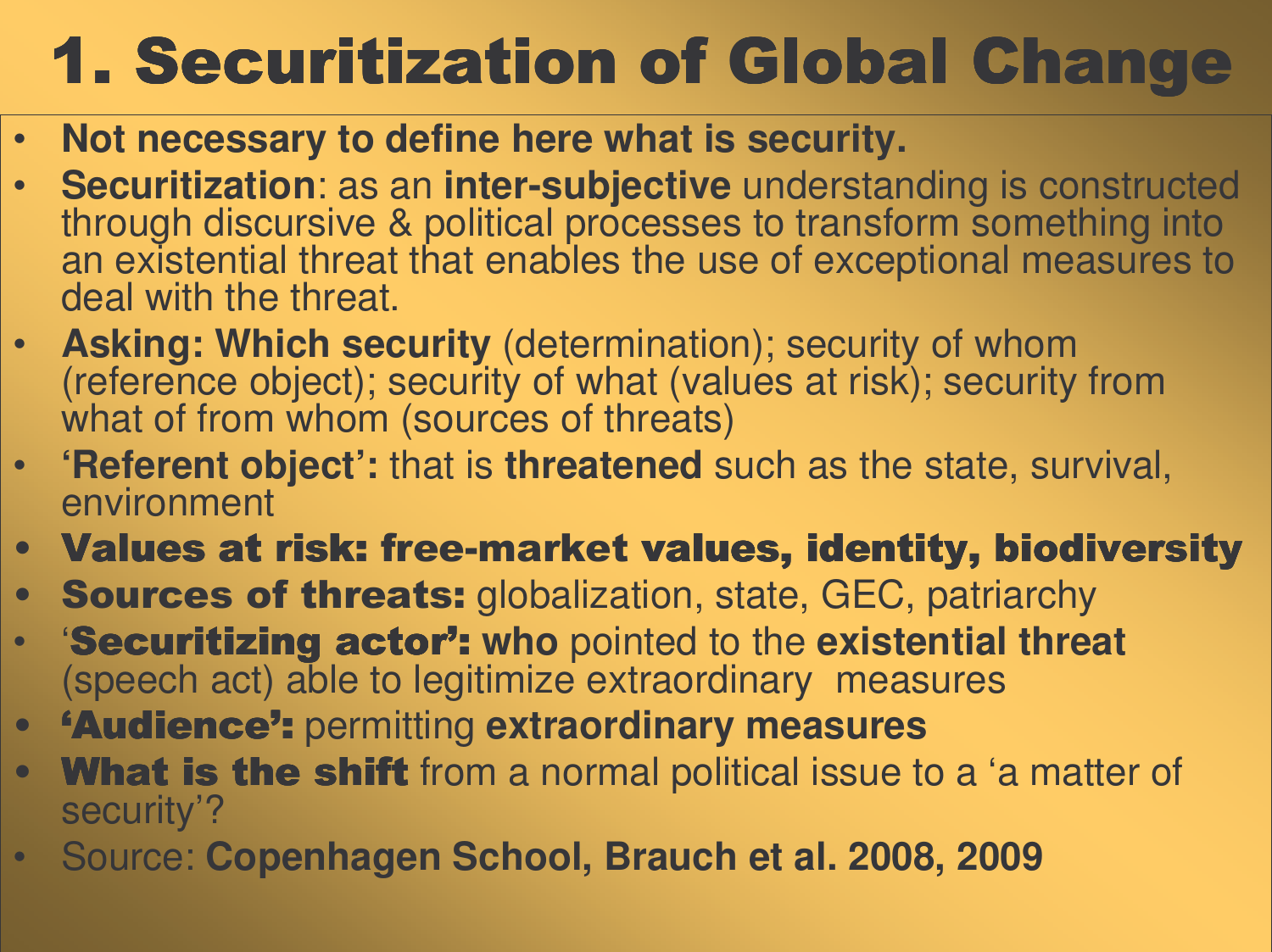#### <u>Human, Gender, Environmental Security</u>

| <b>Determination</b><br><b>Which security?</b> | <b>Reference</b><br>object:<br><b>Security of whom?</b>          | Value at<br>risk:<br><b>Security of</b><br>what?                   | Source(s) of<br>threat:<br><b>Security from whom</b><br>or what?                                                                     |
|------------------------------------------------|------------------------------------------------------------------|--------------------------------------------------------------------|--------------------------------------------------------------------------------------------------------------------------------------|
| <b>National security</b>                       | <b>The State</b>                                                 | <b>Territorial</b><br><i>integrity</i>                             | <b>State, substate actors</b>                                                                                                        |
| <b>Human security</b>                          | Individual,<br>humankind                                         | <b>Survival of</b><br>humankind<br>people                          | Nature, state,<br>globalization                                                                                                      |
| <b>Environmental</b><br><b>security</b>        | <b>Ecosystems, rural</b><br>and urban systems,<br>water and food | <b>Sustainability</b>                                              | <b>Humankind, Nature</b>                                                                                                             |
| <b>Gender security</b>                         | <b>Gender relations,</b><br>indigenous people,<br>minorities     | Equity, identity,<br>social relations,<br>solidarity,<br>tolerance | Patriarchy, totalitarian<br>institutions (élites,<br>governments, religious<br>fundamentalism,<br>dominant cultures),<br>intolerance |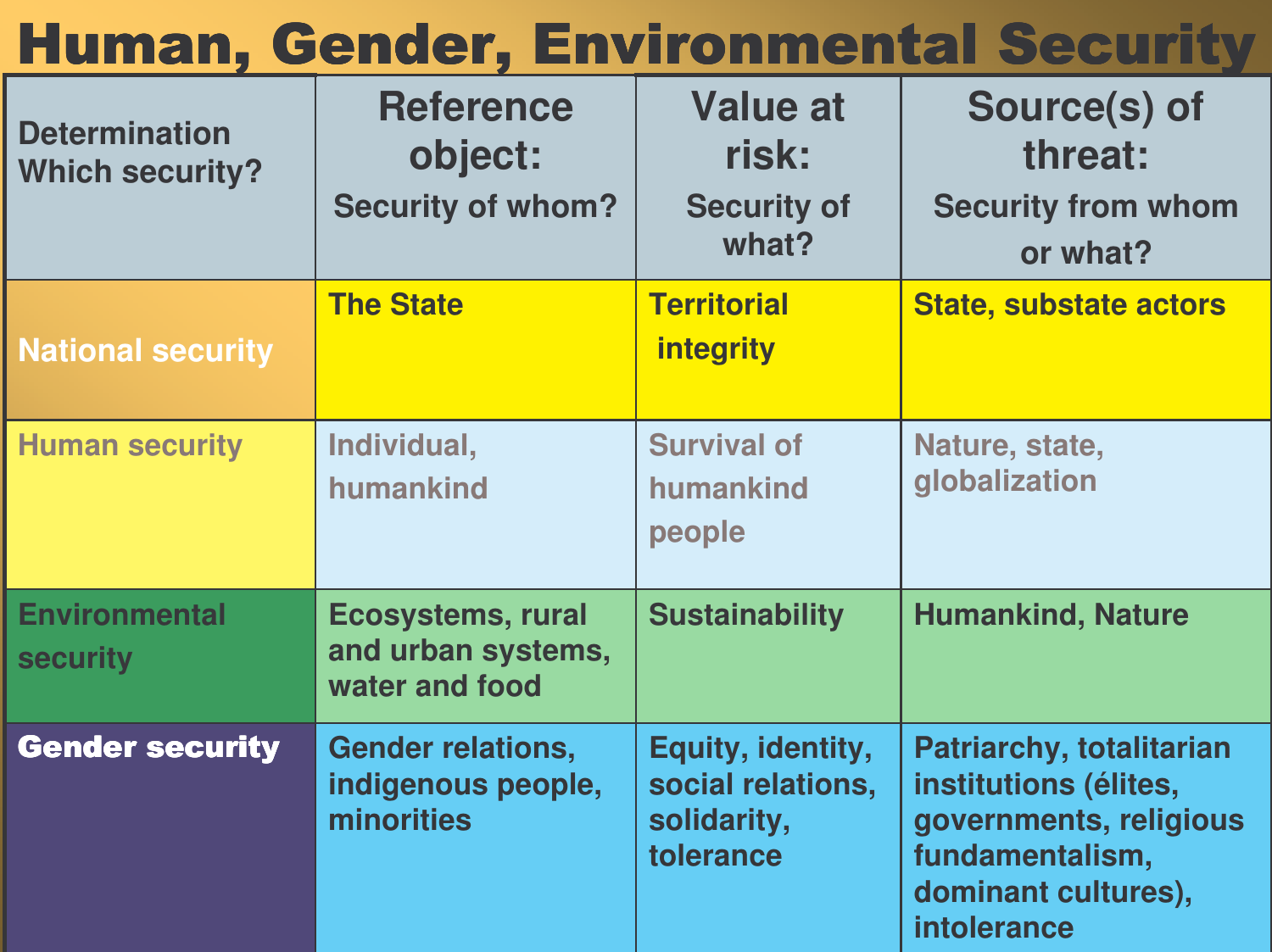#### 3. Obstacles: Social Vulnerability

- $\bullet$ • Social vulnerability is a **historical** and accumulative result of poverty and **unequal** access to material & cultural consumption and powe
- . Increase susceptibility of a community or person confronted with hazard impacts & crises
- $\bullet$  Poor women, heads of single households are at greater risks: poverty has women's face
- $\bullet$ • Hazard impacts can empower affected people and prepare them to cope with disasters and new risks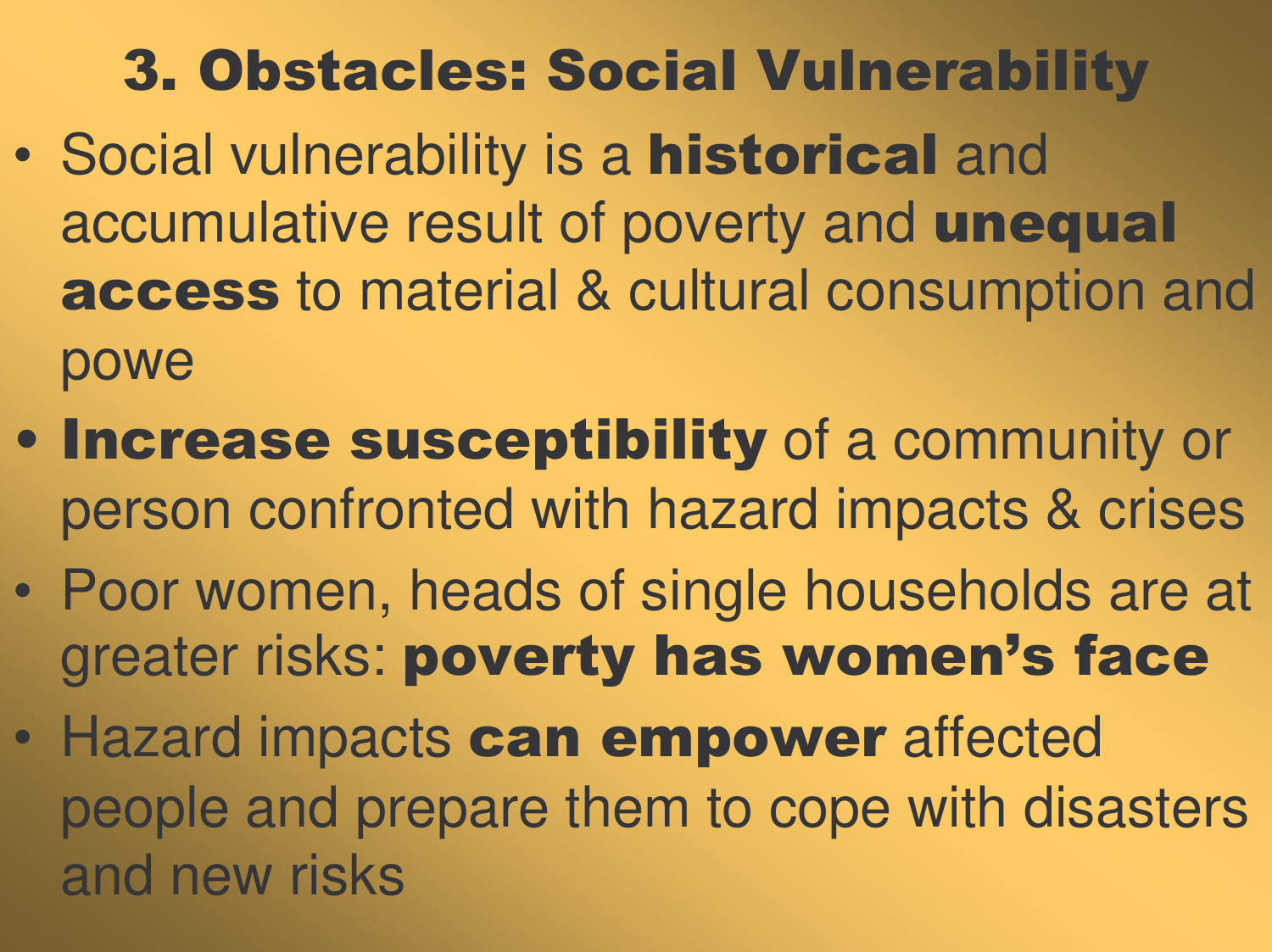# **4. Water Security**

- Water is vital for the life and health of people and ecosystems
- One common goal: to provide water security in the 21st Century: This means ensuring that freshwater, coastal and related ecosystems are protected and improved; that sustainable development and political stability are promoted, that every person has access to enough safe water at an affordable cost to lead a healthy and productive life and that the vulnerable are protected from the risks of water-related hazards
- Water resources are under **threat** from pollution, landuse changes, unsustainable use, climate change and other forces.
- The link between these threats and poverty is clear, for it is the poor who are hit first and hardest.
- One simple conclusion: **business as usual is not an** option.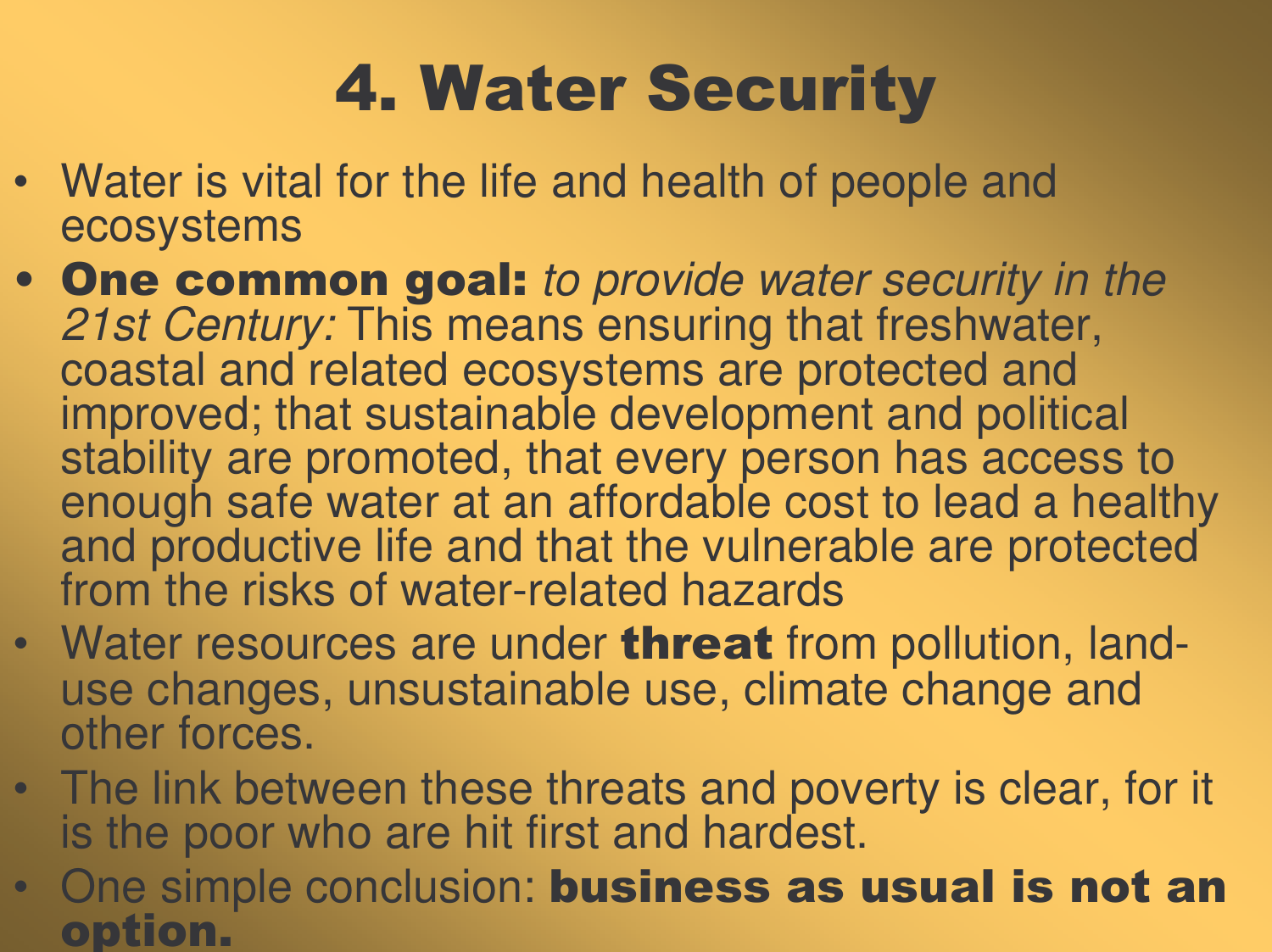#### **Uses of Water**

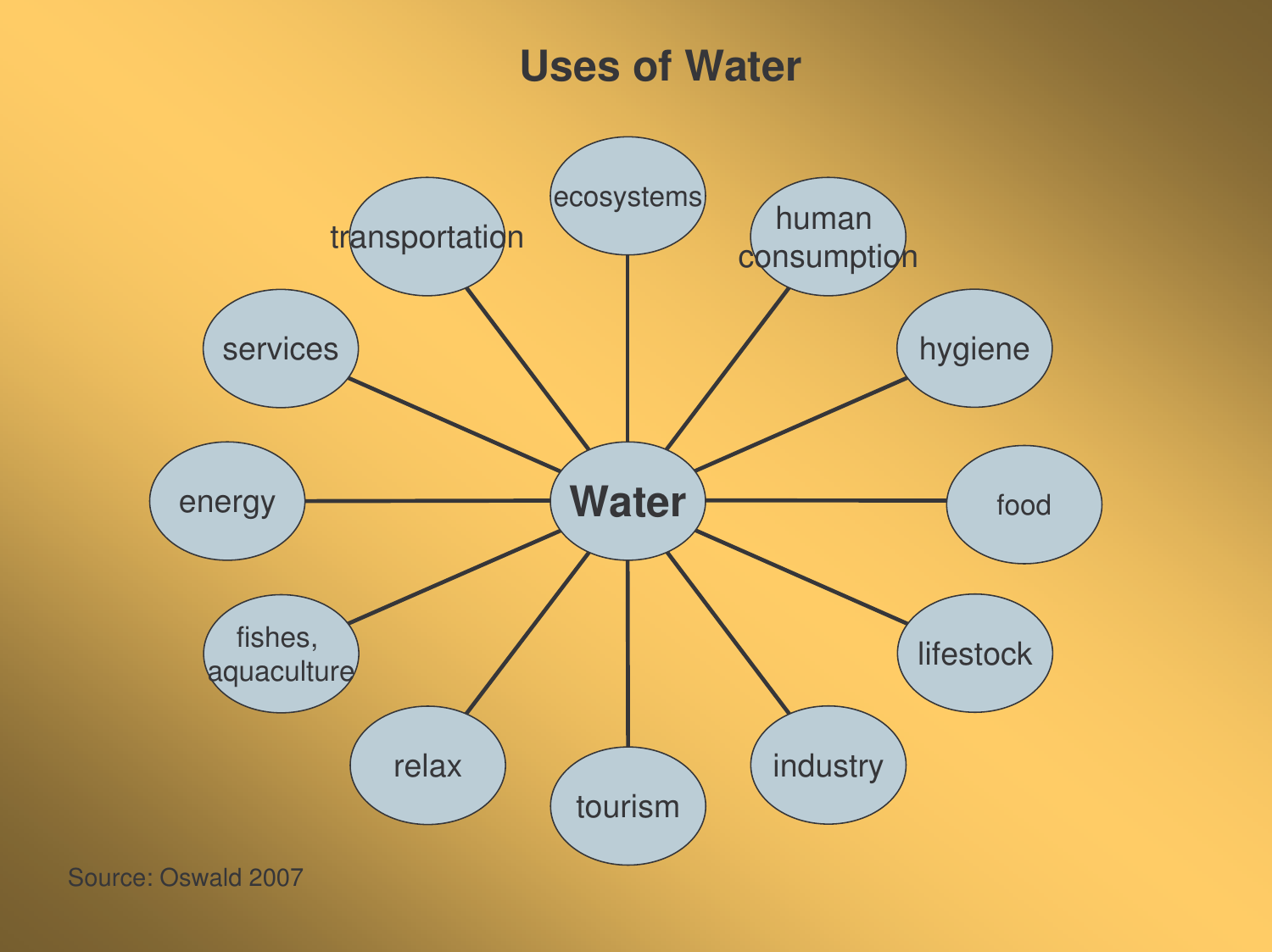# **Water Related Security**

- Water as an issue of *economic security* creates development opportunities.
- Water as <sup>a</sup> key problem of *social* or *societal security* permits livelihood, recreation and joy of life.
- Water creates *environmental security* to maintain eco-system services and to protect the biological and hydrological cycles and the ecosphere.
- Water is <sup>a</sup> precondition for *food security* that requires permanent, sufficient, accessible, safe and nutritional food that is also culturally accepted.
- Water is essential for *health and livelihood security* to protect people from thirst, water-born illnesses, vector diseases, but also from floods, drought and plagues.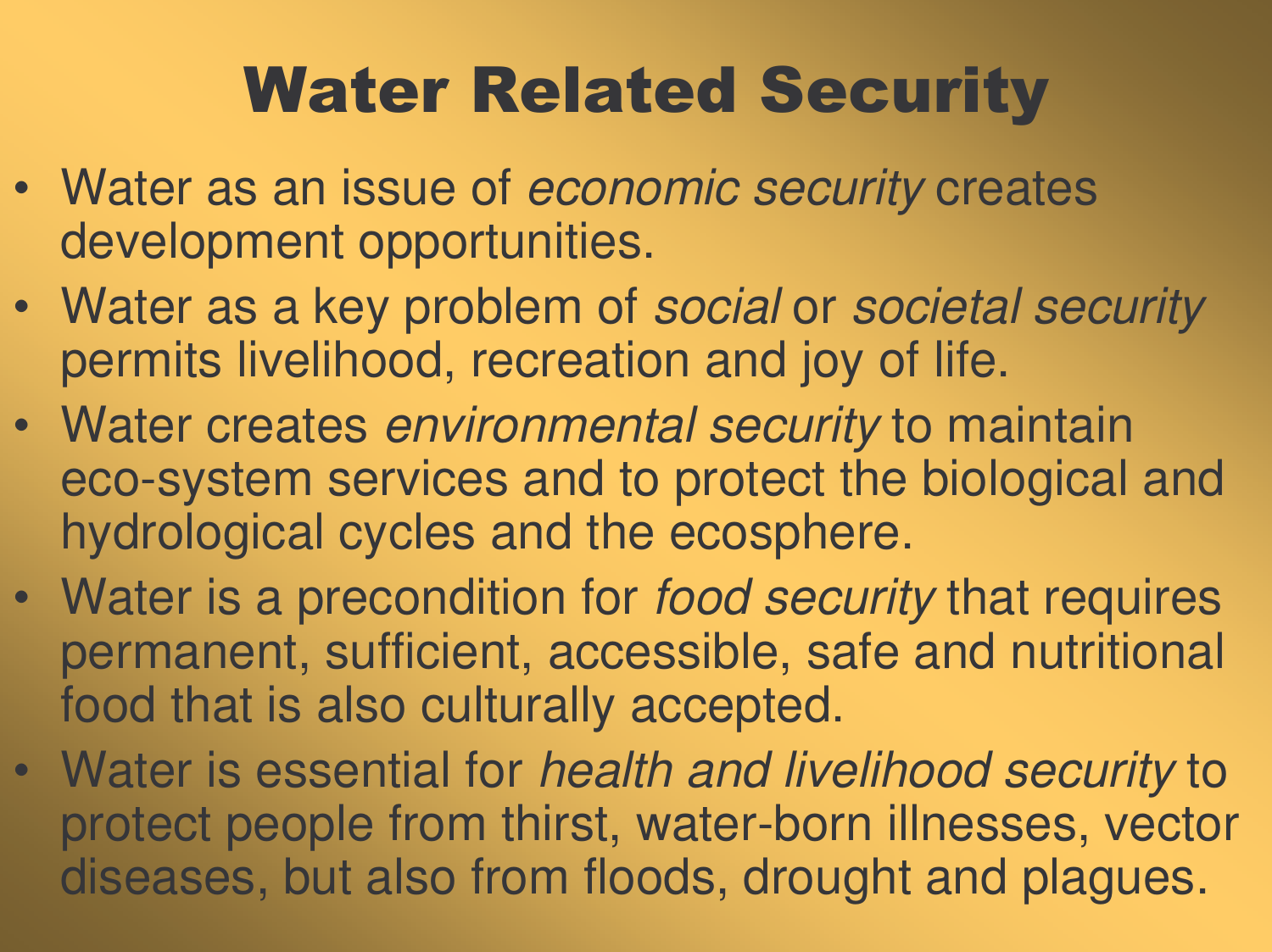## 5. What is Gender Security?

- Refers to the process of socialization to "**become" <sup>a</sup> gendered** human being; <sup>a</sup> men or <sup>a</sup> women, depending on the position of the social structure.
- Gender security is **socially constructed.** The relations are linked to gender status–ethnicity/race, class, age and minority status- in relation to the model of reference.
- $\bullet$  **Equity and identity** are values at risk. The source of threat comes in first instance from the patriarchal hierarchical and violent order, characterized by exclusive, dominant and authoritarian institutions such as non-democratic governments, churches and élites.
- The symbolic distribution of space and time assigns the male the **public sphere**: production, *res publica*, *homo sapiens;* and the **women the private**: reproduction, home, *homo domesticus.* The distribution of power acquires also generic forms.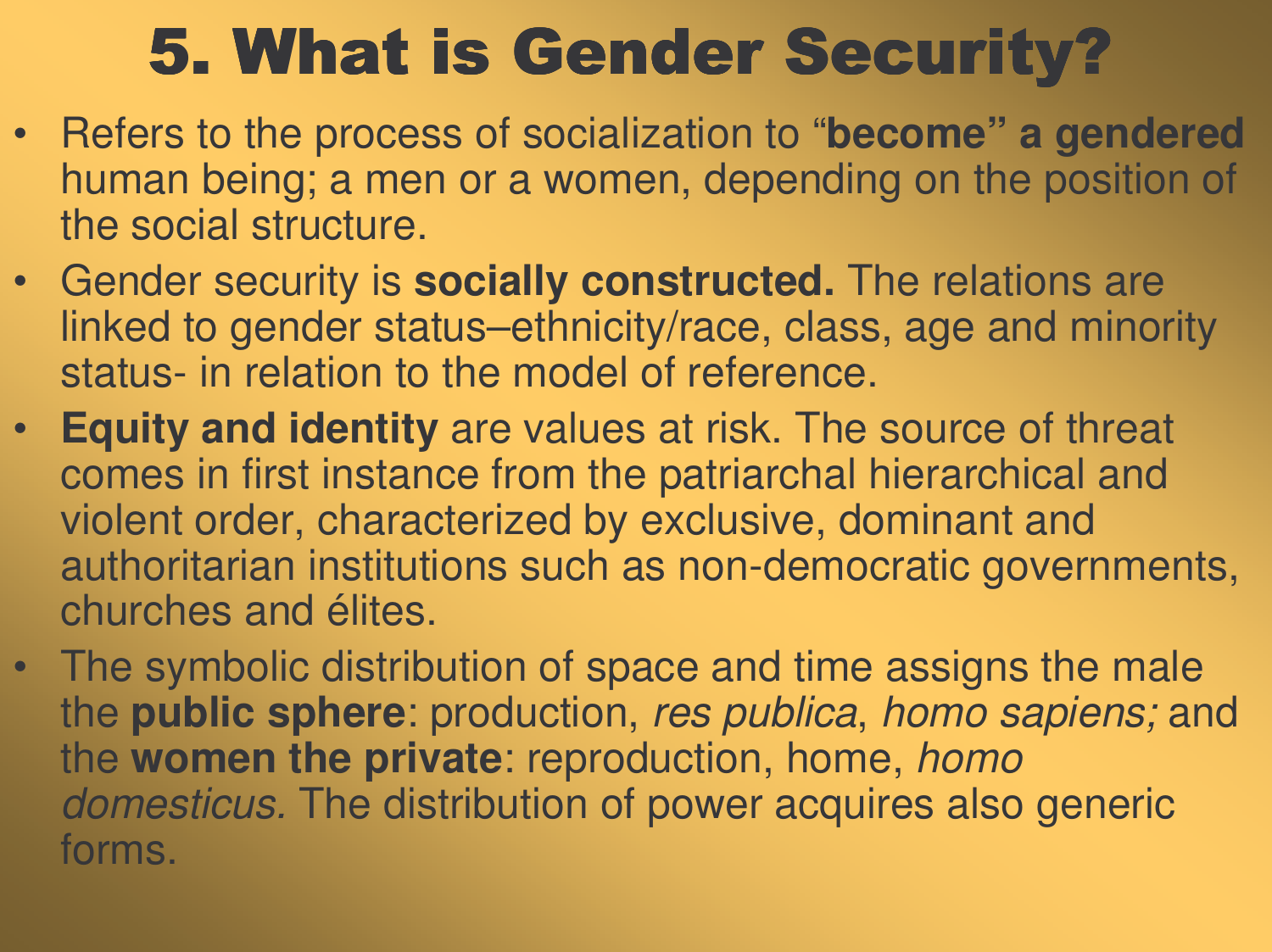## **Main Attributes of Social Identity**

• Thousands of years of experience have created a society in a specific socio-historic environment where symbolic elements have developed (class, ethnicity, age, religion, race, nationality). They are in permanent change, but its main attributes -gender, sex and raceand the socioeconomic conditions -rich, poor- are stable. Each process of classification implies relations of identity; inclusion or rejection and exclusion, what constitutes the basis of any power exercise, discrimination and violence.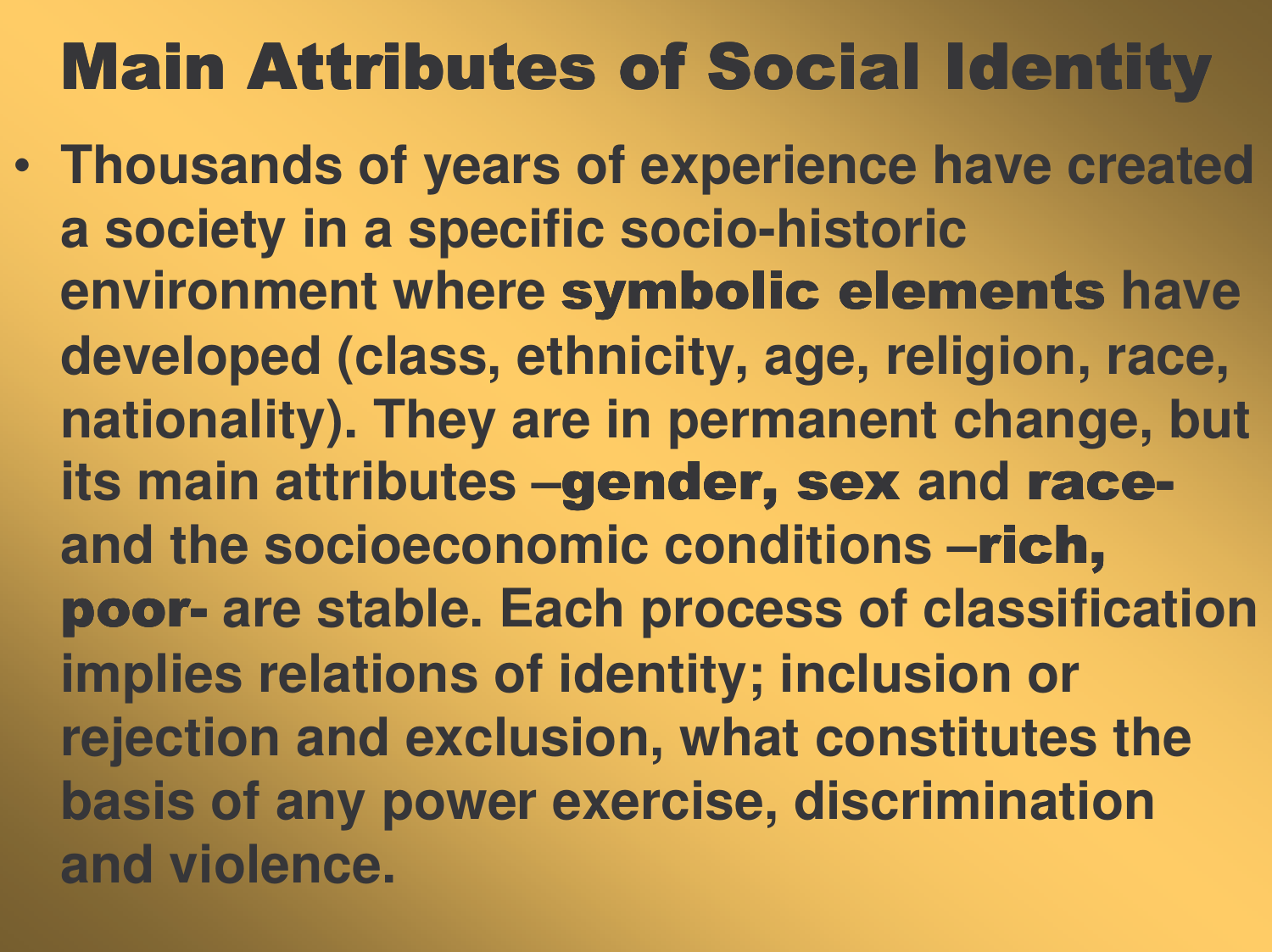# **Social Representations**

- ""Systems of values, ideas and practices" " create a system of order that is able to offer a person the possibility to get familiar with the social and material world.
- Communication within a community offers a code of common social interchange, where several aspects of life, personal and collective history are **classified** without ambiguity (Moscovici, 1976: xiii).
- Social representations originate in **daily life**, where society is the thinking and acting system.
- The theory of social identity establishes a continuum between personal and social identity with a **processual,** relational, multidimensional, contextual and essentialist character.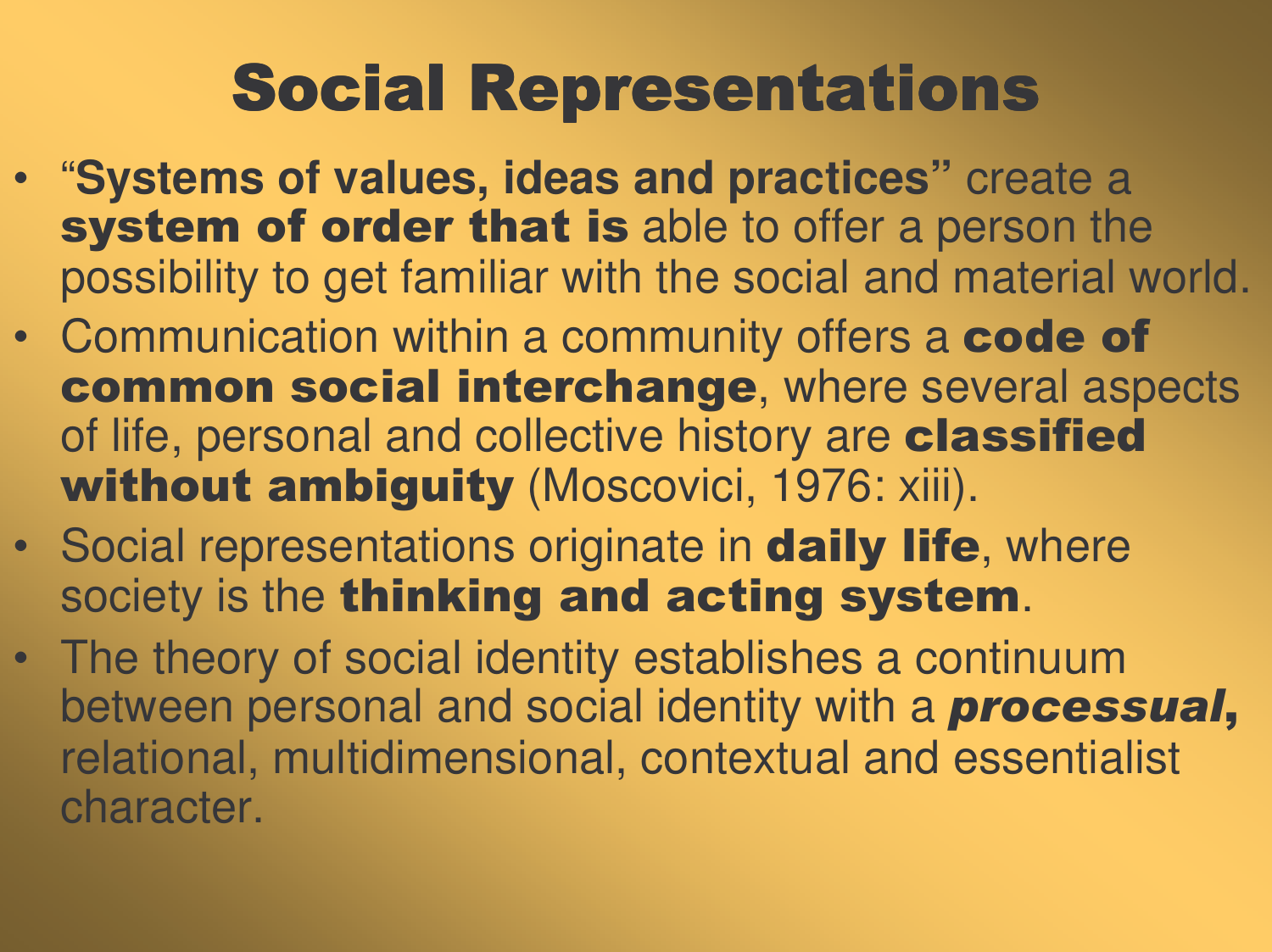#### **Obstacles to Human, Gender and** Environmental Security: HUGE

- Top-down policies: unequal development processes, environmental destruction, injustice, concentration of wealth, and weak health, school and public security.
- Bottom-up: weak internal organization, unemployment, gender violence, analphabetism, missing solidarity and training, hunger and violent conflicts.
- Violent conflict resolution: intolerance; imposition of authoritarian solutions, undemocratic decision.

Alternative: A 'huge' solidarity process of sustainable and intra- and inter-generational equality and development, reinforced by international and local collaboration, solidarity and nonviolent conflict management and preventive risk reduction.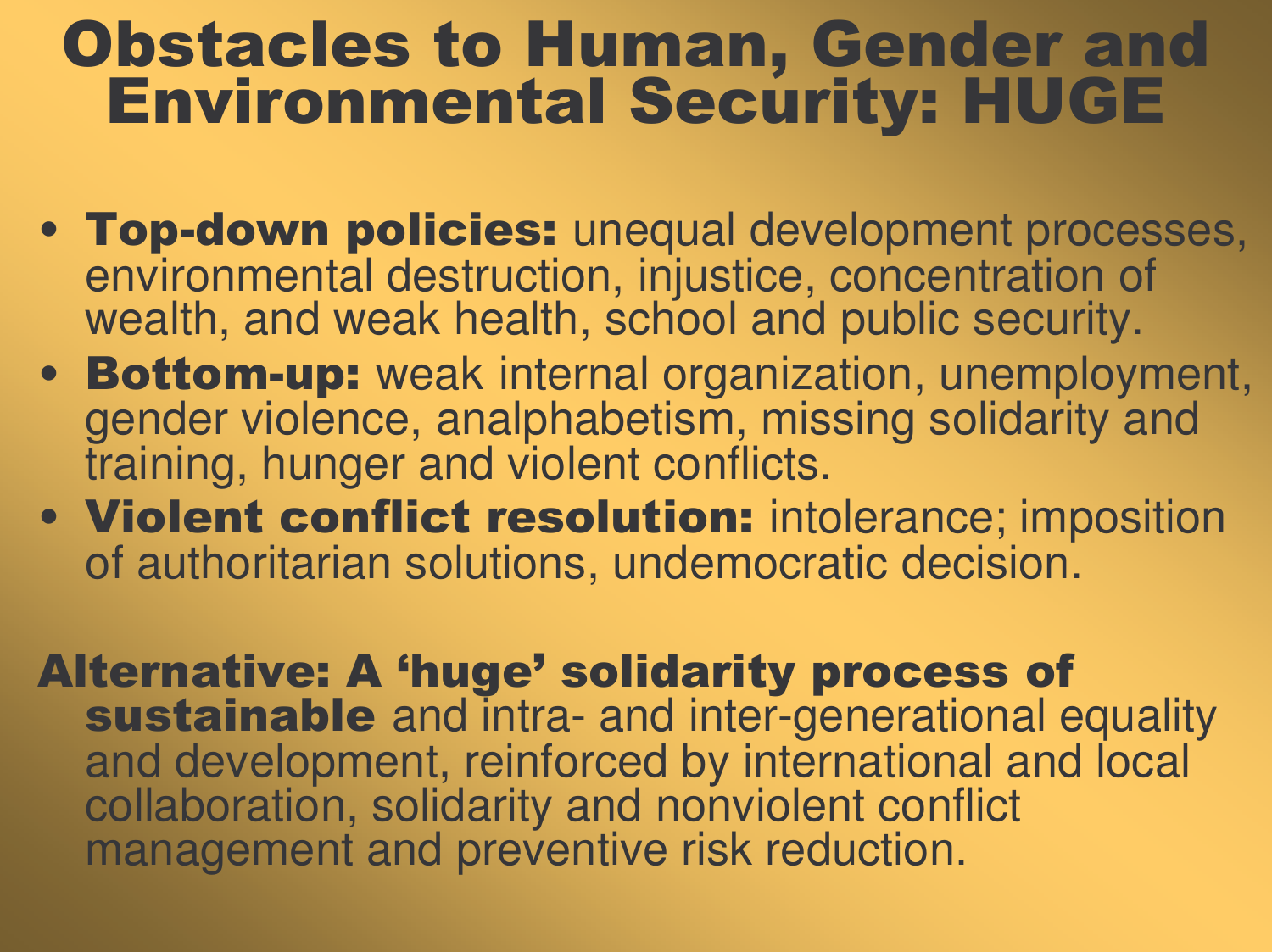#### **CC: Holistic Sustainable Development**

- 1.. Non traditional threats to stability and for fulfilling MDG
- 2.. Anticipation, early warning, prevention and preparation
- $3.$ Legal and financial disaster and risk management (top-down)
- 4.. Empowerment and resilience-building (bottom up)
- 5. EEnvironmentally -friendly and ethical businesses
- $6.$ Science and technology: green-house gases must be globally reduced 50% by 2050: small environmental businesses boost the local and national economy and create new jobs, industries and services
- 7.. Decentralized systems of energy, often at small scale, are supplied with renewable energy sources (wind, solar-thermal, solar photovoltaic, sea and waves, biogas, biomass from waste, geothermal, hydro energy)
- $8<sub>l</sub>$ Guarantee of basic livelihood or the most vulnerable including health care, food sovereignty, education and training, democratic access to and sustainable use of natural resources, participative planning
- 9. Women are able to contribute to sustainable livelihood, water and food security.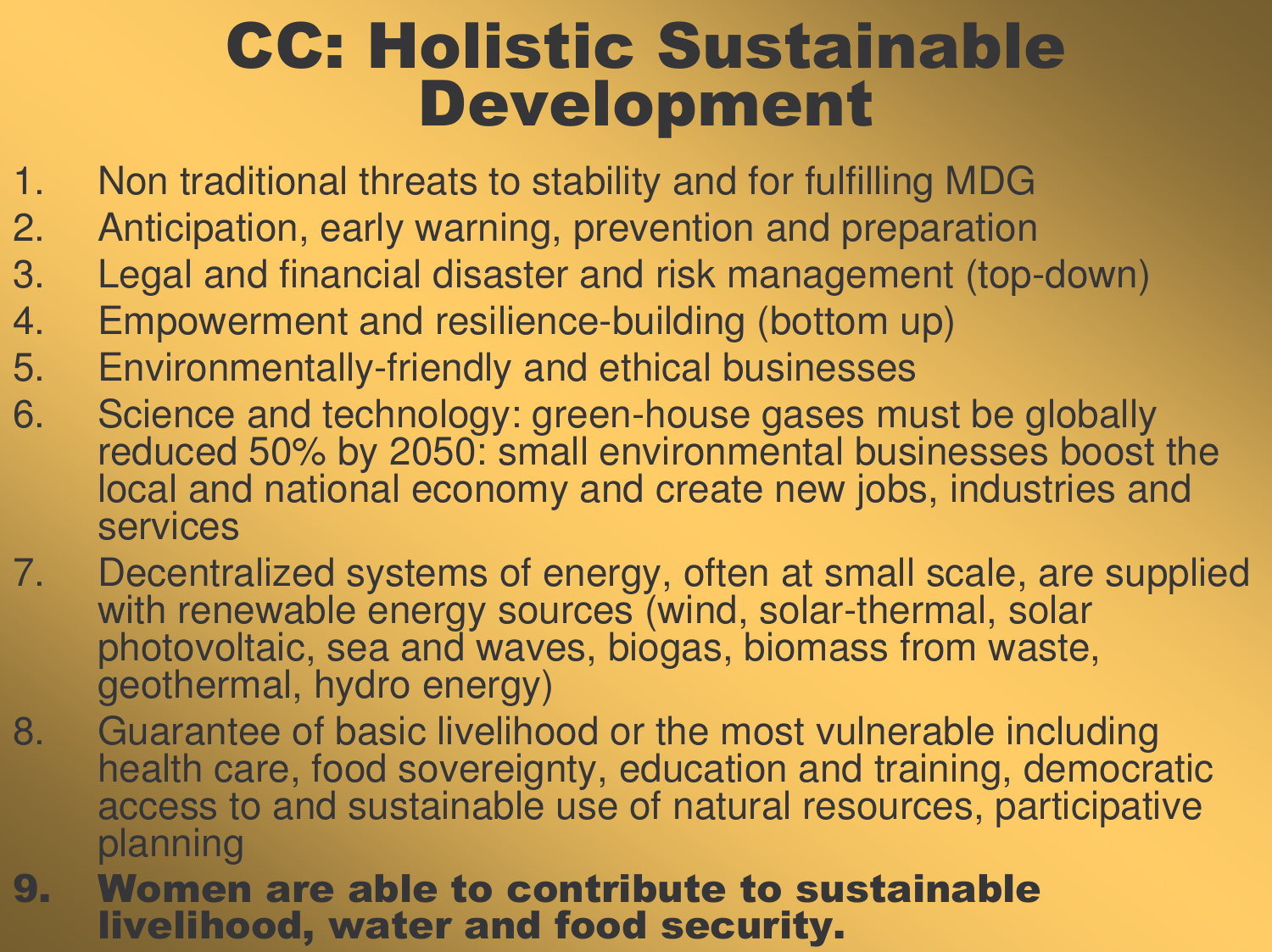#### **Patriarchal Hegemony has <sup>a</sup> Negative Influence on Solidarity** (i.e., as patriarchy increases, solidarity decreases)

? ? ? ? ? ? ? ? ? (-)

| <b>Sustainable</b><br>Human<br>Development?<br>has a<br><b>Negative</b><br>Influence on?<br><b>Patriarchy</b><br>(i.e., as human<br>integral<br>development<br>increases,<br>patriarchy<br>decreases) | Patriarchy<br><b>Mindset</b>        | Solidarity<br><b>Ethos</b>     | <b>Solidarity</b><br>has a<br><b>Positive</b><br>Influence on<br><b>Sustainability</b><br>(i.e., as solidarity<br>increases,<br>sustainability<br>increases)<br>$(+)$ |
|-------------------------------------------------------------------------------------------------------------------------------------------------------------------------------------------------------|-------------------------------------|--------------------------------|-----------------------------------------------------------------------------------------------------------------------------------------------------------------------|
|                                                                                                                                                                                                       | Sustainable<br>Human<br>Development | Sustainability<br><b>Ethos</b> |                                                                                                                                                                       |

(+)? ? ? ? ? ? ? ? ? **Sustainability has <sup>a</sup> Positive Influence on Human Development** (i.e., as sustainability increases, human development increases)

Source: Luis T. Gutierrez, 2008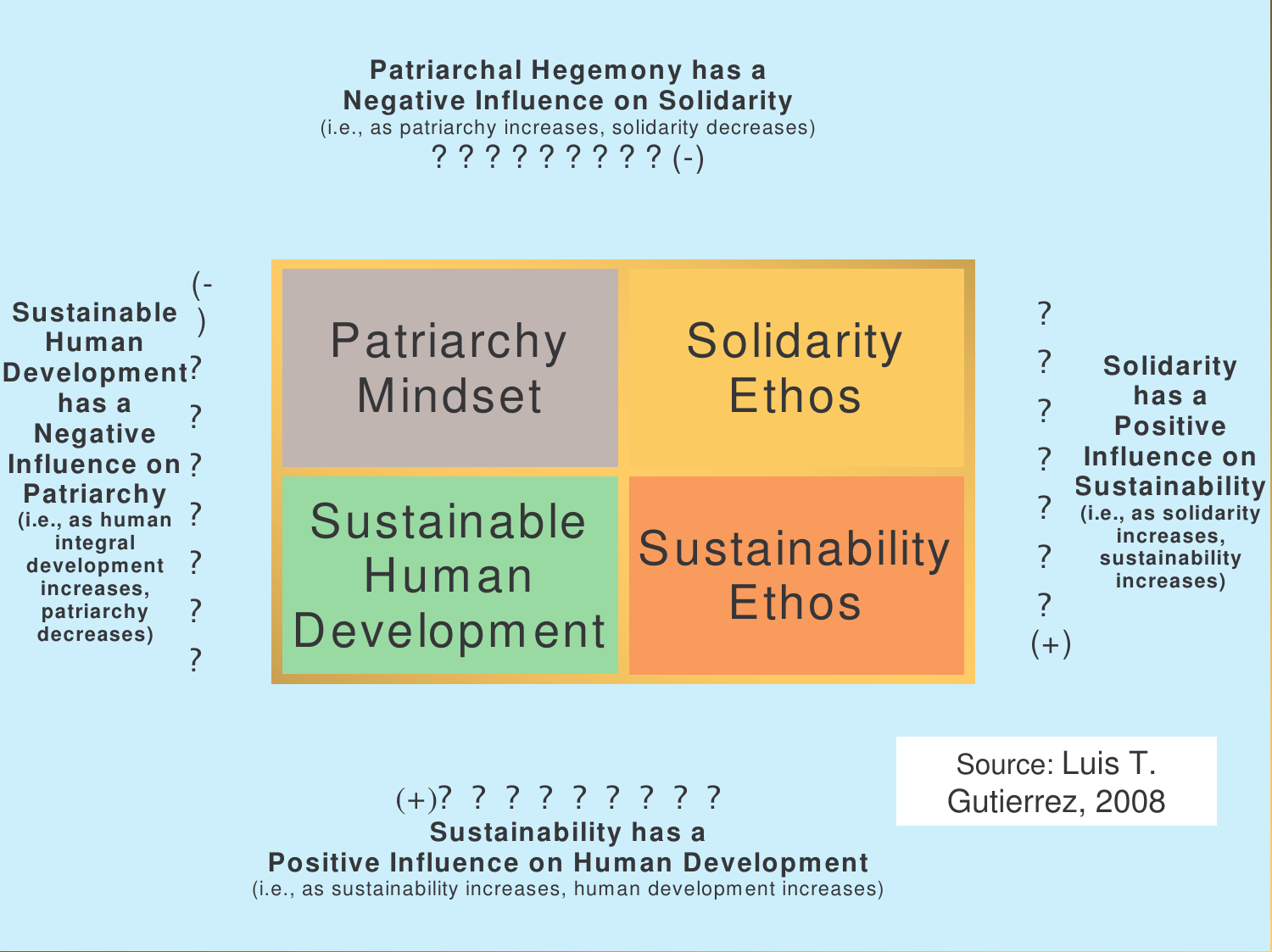### **6. Conclusion**

- 1.. Global security challenges posed by GEC are urgent and women play a key role in adaptation, mitigation and resilience-building.
- 2.. An integrated policy perspective (strengthen governments, relief agencies, socio-environmental organizations, peace activities and conflict resolution groups, technology and businesses can overcome the gaps what women are doing and what is happening at the policy level.
- $3.$ Coordinated stakeholders and transdisciplinary approaches are able to mitigate negative outcomes and social failures.
- 4.. No simple solution exists: biofuel from grains could create future famine; from waste it avoids food insecurity.
- $5.$ Forests are habitat of wild fauna, flora and; restoring them mitigate the GHG and reduce health risks.
- $6.$ Corral reefs, mangroves, swamps and wetlands mitigate disasters and host great biodiversity.
- 7.. The complexity of GEC requires adaptation, social agreements and a new ethic for production and consumption.
- $8.$ The future is becoming more complex and highly uncertain. Technology itself is becoming a factor for risk (Beck). Everyone will have to learn to live with new risks, uncertainty and complex threats, where diversity, openness and solidarity will be the most important parameter for survival of humanity and the Earth.